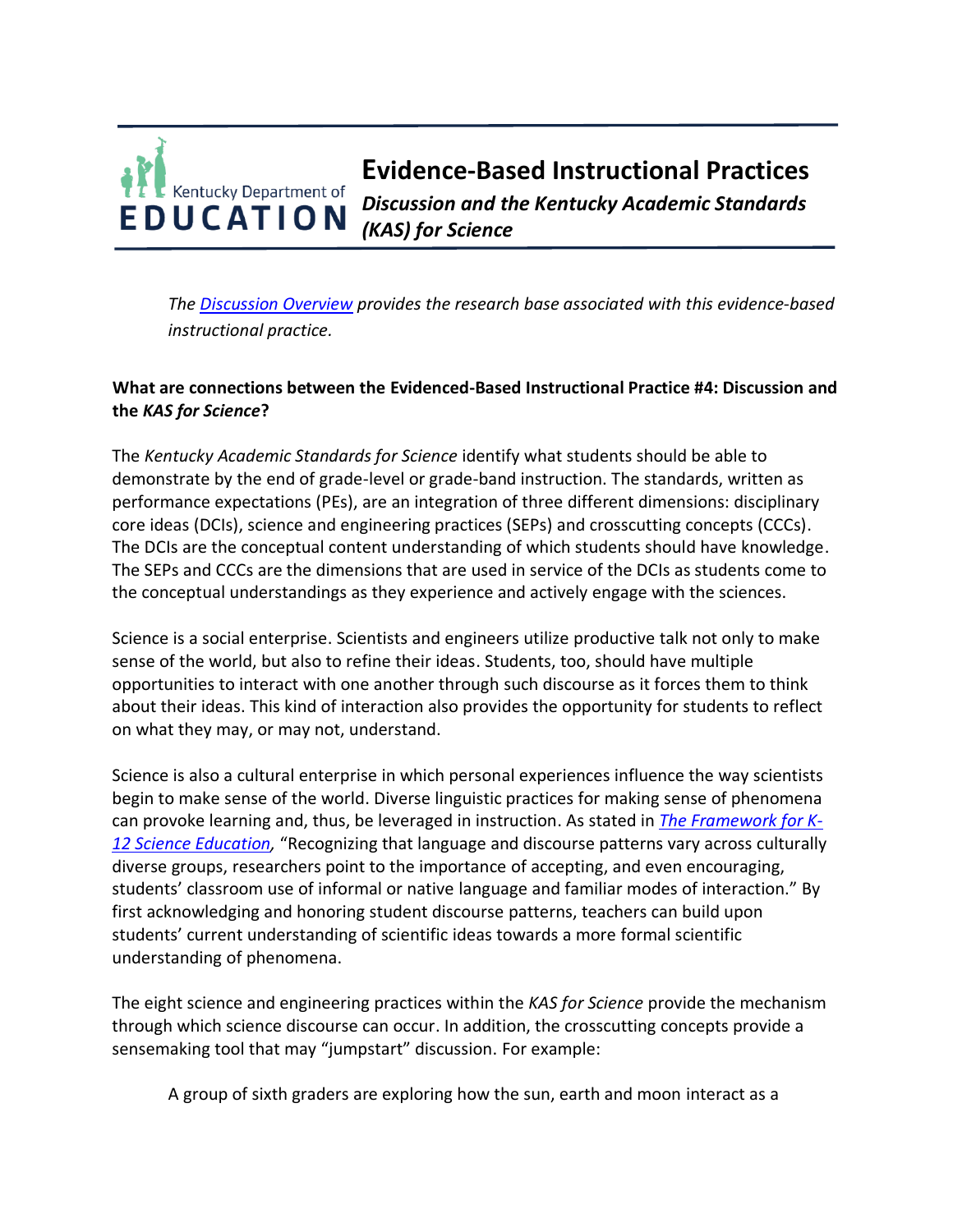system that results in a lunar eclipse (ESS1.B). One student observes that a lunar eclipse occurs when the moon is full (CCC—Patterns). Others in the group then begin to generate questions (SEP—Asking Questions) about how the three bodies would need to be positioned (CCC—System and System Models) for a lunar eclipse to occur. Having access to various manipulatives, students interact to develop a model (SEP— Developing Models) of the 3-body system (CCC—System and System Models). They question and challenge one another's ideas (SEP—Engaging in Argument) as they work to come to a common understanding of how the SEM system can result in a lunar eclipse (ESS1.B).

Through this continued discussion, students can work towards a consensus model and explanation.

Providing opportunities for student discourse also provides the teacher with important formative assessment information. As students are engaging with one another, the instructor can listen for gaps in scientific conceptual understandings.

The goal of science education is for students to engage in the SEPs and apply CCCs to deepen their understanding of core ideas. As such, teachers should listen for how students understand these core ideas as they make sense of phenomena, not simply listen for students using scientific terms. It is as students are demonstrating this understanding, then scientific terms can be introduced and continue to be utilized throughout future lessons.

**What are planning considerations for the successful implementation of the Evidenced-Based Instructional Practice #4: Discussion to ensure that all students have equitable access and opportunity to learn the standards contained in the** *KAS for Science?*

- Is there a classroom culture that is conducive for science discourse?
	- $\circ$  With students, generate class norms that reflect respectful and constructive discussions.
- What role does student home experience or background knowledge have during the discussion?
	- $\circ$  Science meaning making has cultural roots. That is, students use their personal experiences to make personal connections to the world around them.
	- $\circ$  Encourage students to utilize common, nonscientific language, especially when they are beginning to make meaning of phenomena. Students may hide their lack of understanding by simply using scientific terminology.
	- $\circ$  While science talk helps English learners in language acquisition, these students may also have rich family experiences that can be leveraged during discussion.
- What support or scaffolds may be needed that will help students as they engage in productive talk?
	- $\circ$  Students may need help in engaging in productive talk with their classmates. The use of sentence starters or graphic organizers may be needed to guide students in this shift in classroom practice.